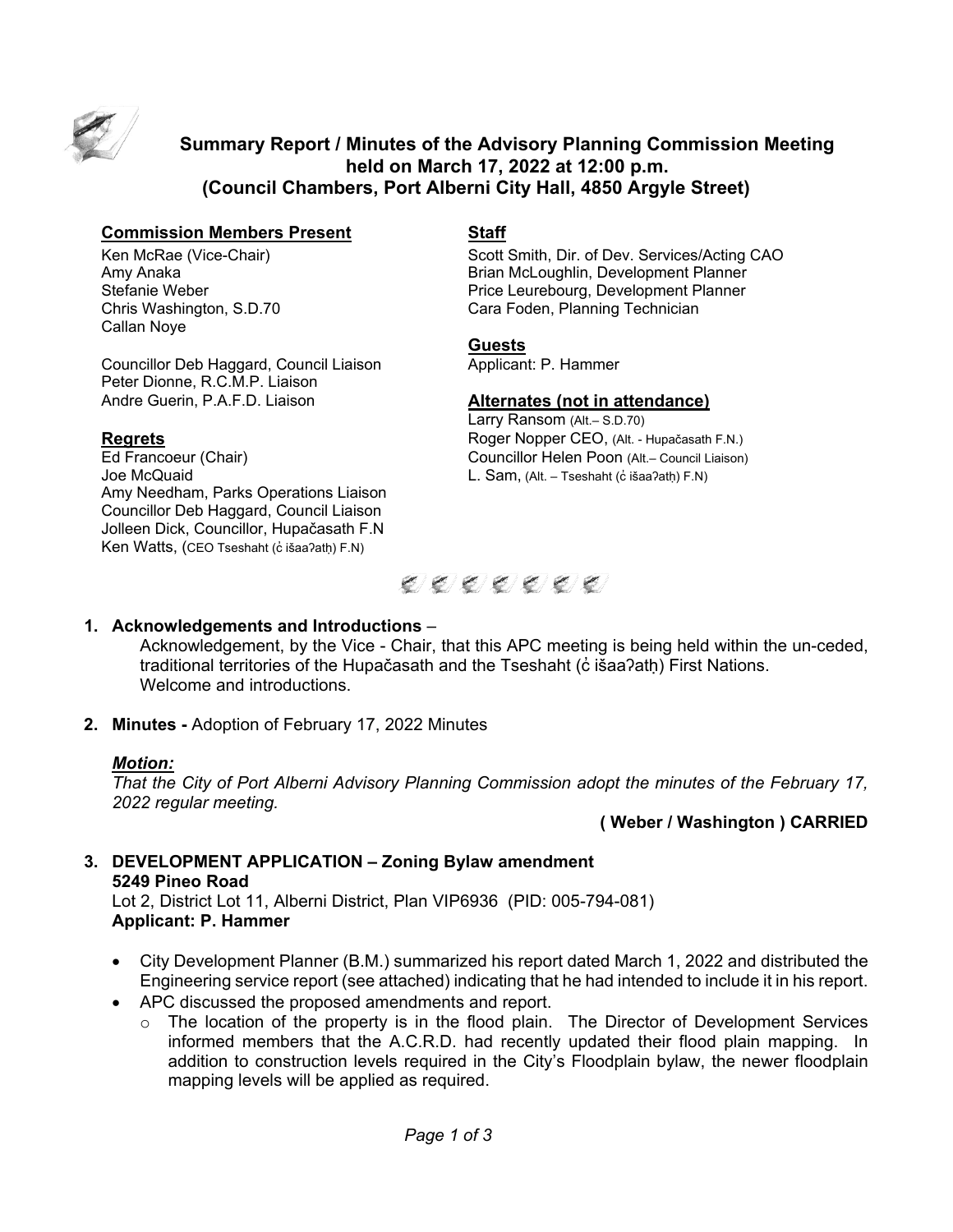- $\circ$  The APC asked about Agricultural Land Reserve (ALR). The Director of Development Services indicated that the Somass flats area is likely very good soil however the property is not included in the ALR.
- $\circ$  The APC inquired about impact on creeks in the vicinity of the property. It was noted that there are no creeks running through the subject property however there are local creeks in the vicinity.
- o The APC indicated support for the proposed type of low density, infill development in the area.
- $\circ$  The neighbouring property was noted to have been recently rezoned for Multi-Family development to accommodate one additional dwelling on the large property. The additional home had minimal impact on the general neighbourhood.

# *Motions:*

- *1. THAT the Advisory Planning Commission recommends to Council that the City proceed with the application to rezone a portion of 5249 Pineo Road from 'RR2 Semi Rural Residential' to 'R2- One and Two Family Residential'.*
- *2. THAT prior to final adoption of the proposed bylaw amendment the applicant be required to apply for subdivision and receive a Preliminary Layout Review letter from the Approving Officer.*
- *3. THAT prior to Final Adoption of the amending bylaw, the applicant be required to complete the following to the satisfaction of the Director of Engineering:*
	- *a) Geotechnical report*
	- *b) Stormwater management plan*
	- *c) Site grading plan*
	- *d) Design and estimate for required off-site works*

### **( Washington / Weber ) CARRIED**

# **4. STATUS UPDATE:**

The Director of Development Services updated the APC with respect to the following:

- $\circ$  The City has hired a Manager of Planning, Marianne Wade, who will start on March 28<sup>th</sup>
- $\circ$  5405 Argyle (B. Toor) 3<sup>rd</sup> Read and Final Adoption.
- o 4841 Redford (Uchucklesaht) Development Variance Permit approved by Council.
- $\circ$  5<sup>th</sup> Ave. & Burde St. (Carniato) Public Hearing scheduled (Mar 29).
- $\circ$  4440 Vimy St. (ACAWS) Council gave adoption to bylaw amendments.
- $\circ$  RFP City owned land at 15<sup>th</sup> Ave. & Montrose St. a communication will be going out to adjacent residents prior to Council releasing information regarding the successful proponent/s.
- $\circ$  Vancouver Resource Society (3507 Anderson Ave) Building Permit will likely be issued soon.
- $\circ$  Seymour Pacific (3553 Anderson Ave) 90 unit Multi-Family housing development will start construction soon.
- $\circ$  San Group development (upper Burde St.) Architect and City Staff have be in discussion and progress is being made.
- $\circ$  Former Somass Mill lands (City owned) background work is being done by Staff and Council. The OCP review process may help to determine policy direction/guidelines for high profile sights like these lands and the lands on upper Burde St.